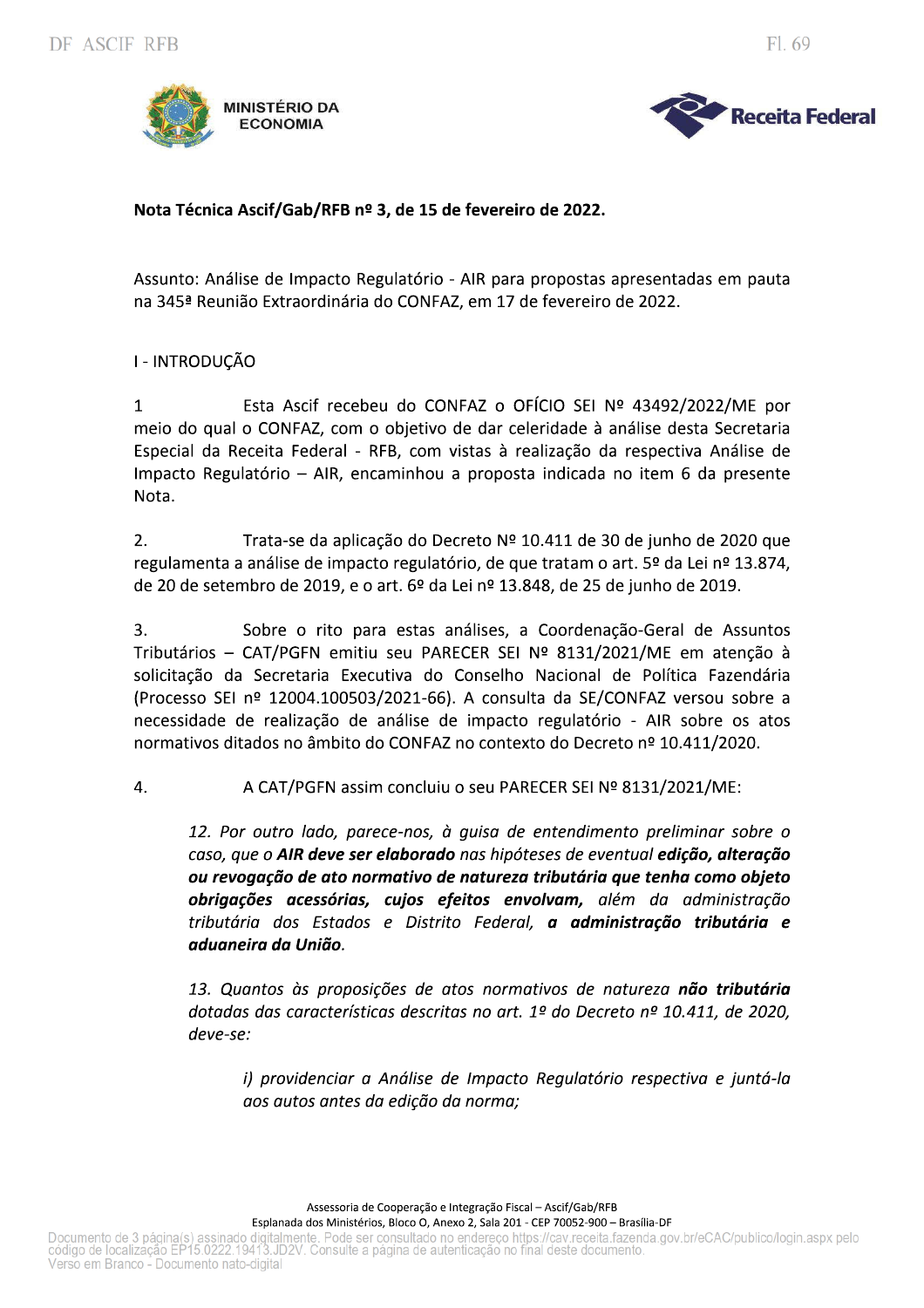ii) indicar, ainda que sucintamente, se a hipótese é de não aplicação do aludido Decreto (exemplo: atos que disponham sobre execução orçamentária e financeira, art. 3º, §2º, inciso III); ou

iii) se se tratar de situação de dispensa, apresentar a Nota Justificativa prevista no art. 4º, §1º da referida regulamentação.

14. Diante de tais considerações, parece prudente recomendar à Secretaria-Executiva a avaliação da necessidade de elaboração de minuta de Convênio CONFAZ, ou ato congênere, a prever os procedimentos necessários à adequação e aplicação do Decreto nº 10.411, de 2020, especialmente na apresentação e tramitação de propostas pelo representante da Secretaria Especial da Receita Federal e/ou demais órgãos envolvidos.

 $\mathsf{S}$ . Quanto aos itens acima, constantes do Parecer SEI Nº 8131/2021/ME, e considerando as propostas de atos normativos recebidos nesta Ascif/Gab/RFB mediante Oficio do CONFAZ, aplicaremos a orientação do item 12 visto que não foi possivel, até o momento, atender ao item 14 do mesmo Parecer. Apos a 184ª reunião ordinaria da COTEPE, houve proposta, na reunião extraordinaria da COTEPE seguinte, para a elaboração de minuta de Convenio CONFAZ, ou ato congenere, a prever os procedimentos necessarios a adequação e aplicação do Decreto n° 10.411/2020. Não havendo consenso e concordancia, por parte dos representantes das UF, quanto a necessidade e quanto a forma da elaboração da minuta, o tema ficou pendente para ser tratado nas proximas reuniões da COTEPE.

- 6. Proposta apresentada no Oficio do CONFAZ para analise:
- de a elaboração de filmitada de Converno Convexa, ou ato<br>
ocedimentos necessários à adequação e aplicação do Decre<br>
vendo consenso e concordância, por parte dos represent<br>
cessidade e quanto à forma da elaboração da minut • PAJ 12/22 (CE) – Dispõe sobre a adesão do Estado do Ceará ao § 13 da clausula decima primeira do Ajuste SINIEF nº 7/05, que institui a Nota Fiscal  $\,$ Eletronica e o Documento Auxiliar da Nota Fiscal Eletronica. **Art. 3º, § 2º, II** de efeitos concretos, destinados a disciplinar situação específica, cujos destinatários sejam individualizados.

# II - FUNDAMENTAÇÃO

/. Aler em do enquadramento apontado na proposta elencada no item 6, de modo complementar, enquadra-se tambem na condição de ato normativo considerado de baixo impacto, nos termos do art. 2º, inciso II do Decreto  $10.411/2020$ , por nao provocar aumento expressivo de custos para os agentes economicos ou para os usuarios dos serviços prestados e nem de despesa orçamentaria ou financeira, e nao repercutir de forma substancial nas políticas publicas de saude, de segurança, ambientais, economicas ou sociais, razão pela qual reforça-se a dispensa do AIR para a respectiva proposta.

> Assessoria de Cooperação e Integração Fiscal – Esplanada dos Ministerios, Bloco O, Anexo 2, Sala 201 - CEP 70052-900 – Brasilia-DF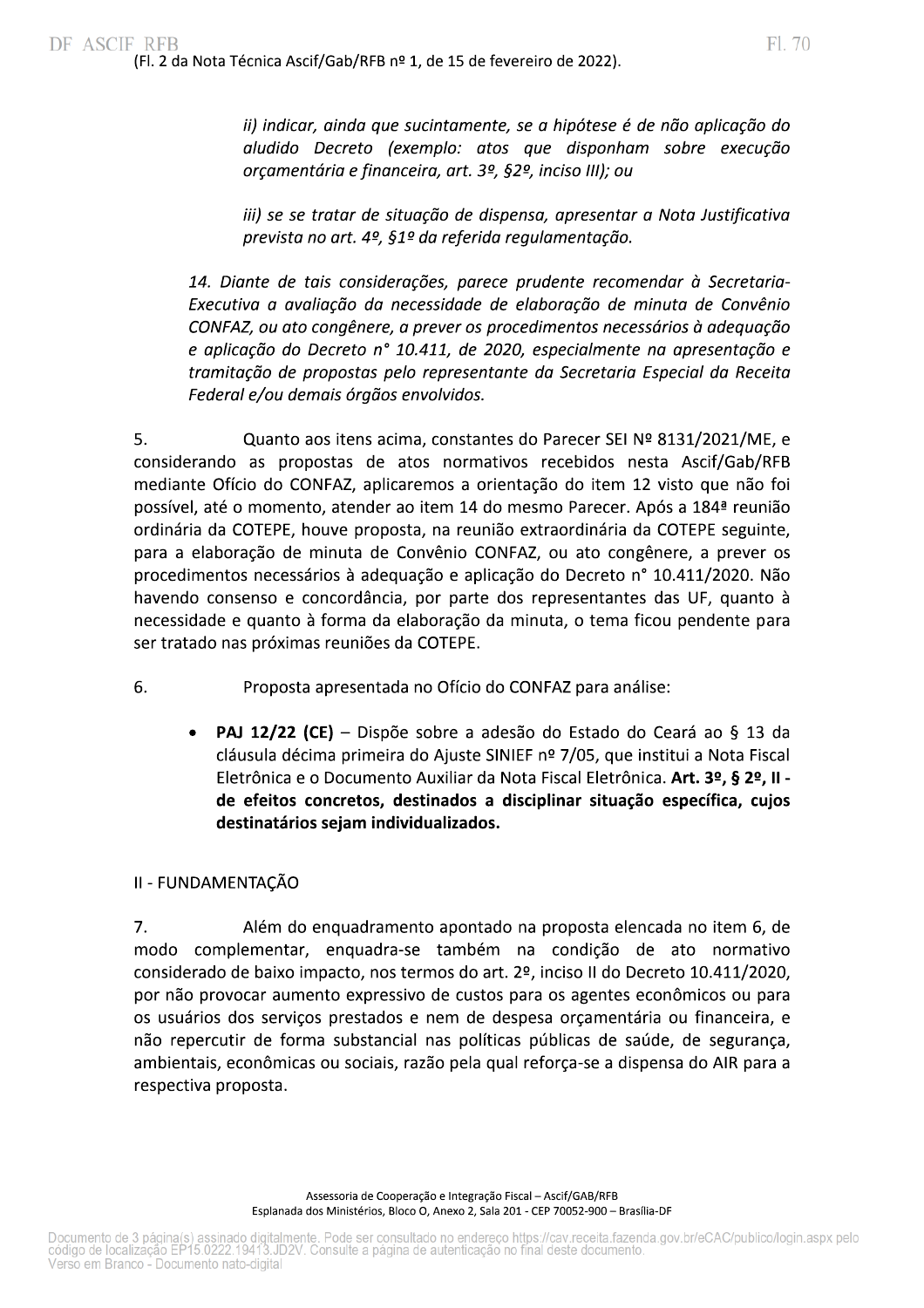### III - CONCLUSÃO

8. Diante do exposto, propomos ao CONFAZ considerar dispensada de AIR a proposta de Ajuste SINIEF relacionada na presente Nota, elaborada em atenção ao § 1º do art. 4º do Decreto 10.411/2020.

### **Adriano Pereira Subirá**

Auditor Fiscal da Receita Federal do Brasil Chefe da Assessoria de Cooperação e Integração Fiscal Representante da RFB na COTEPE/CONFAZ